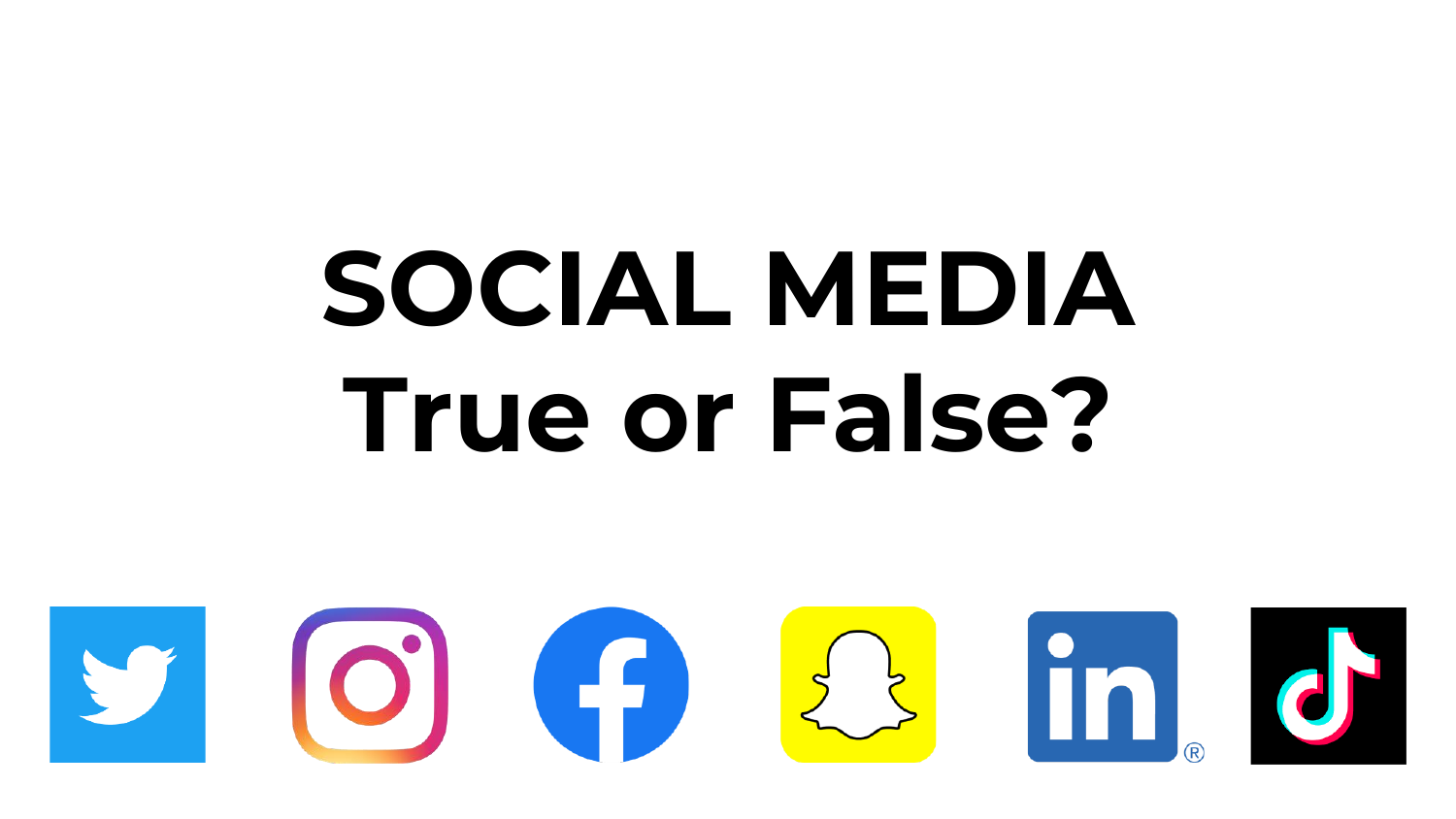

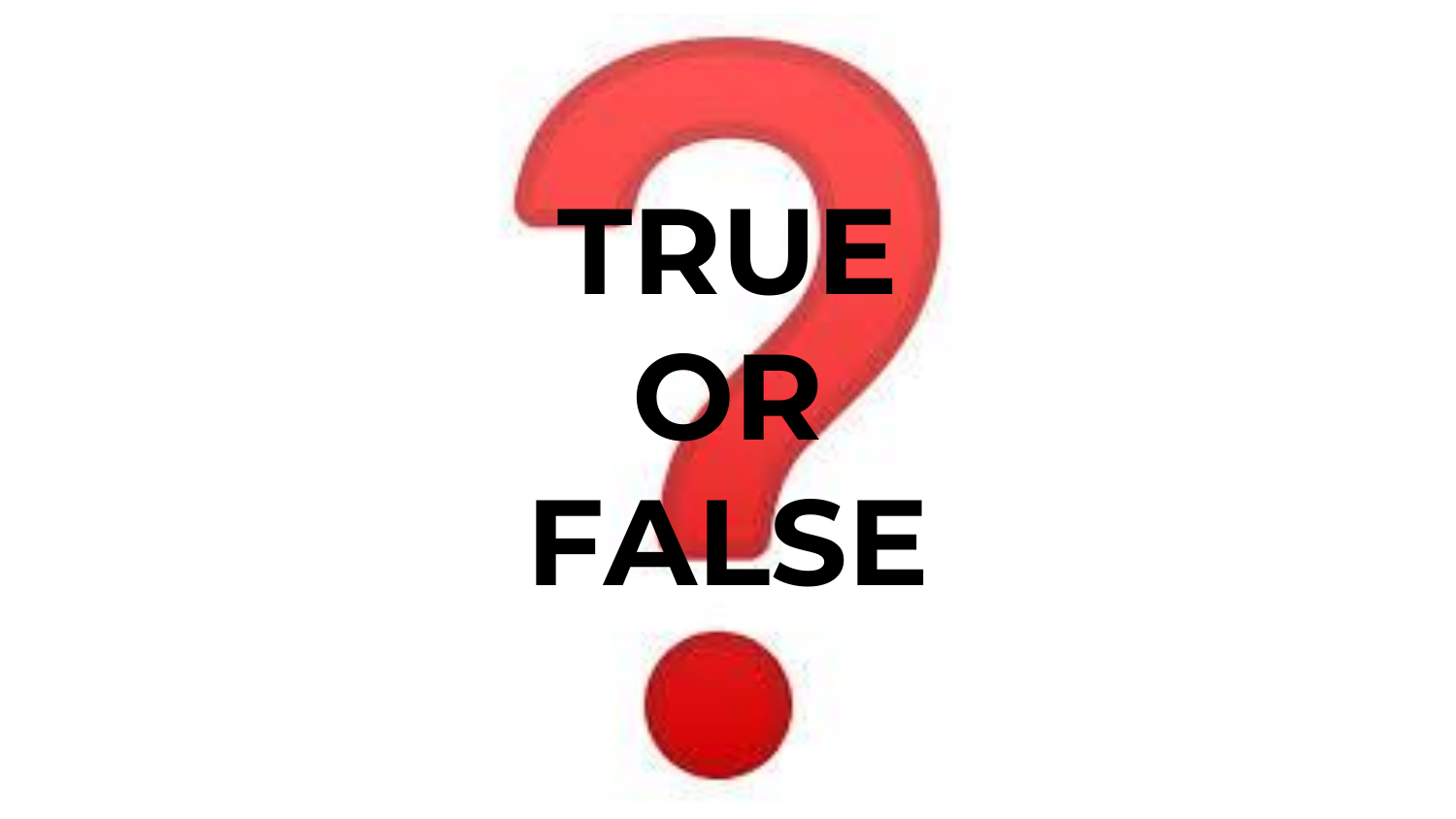

#### SOCIAL MEDIA HAS NO RULES?

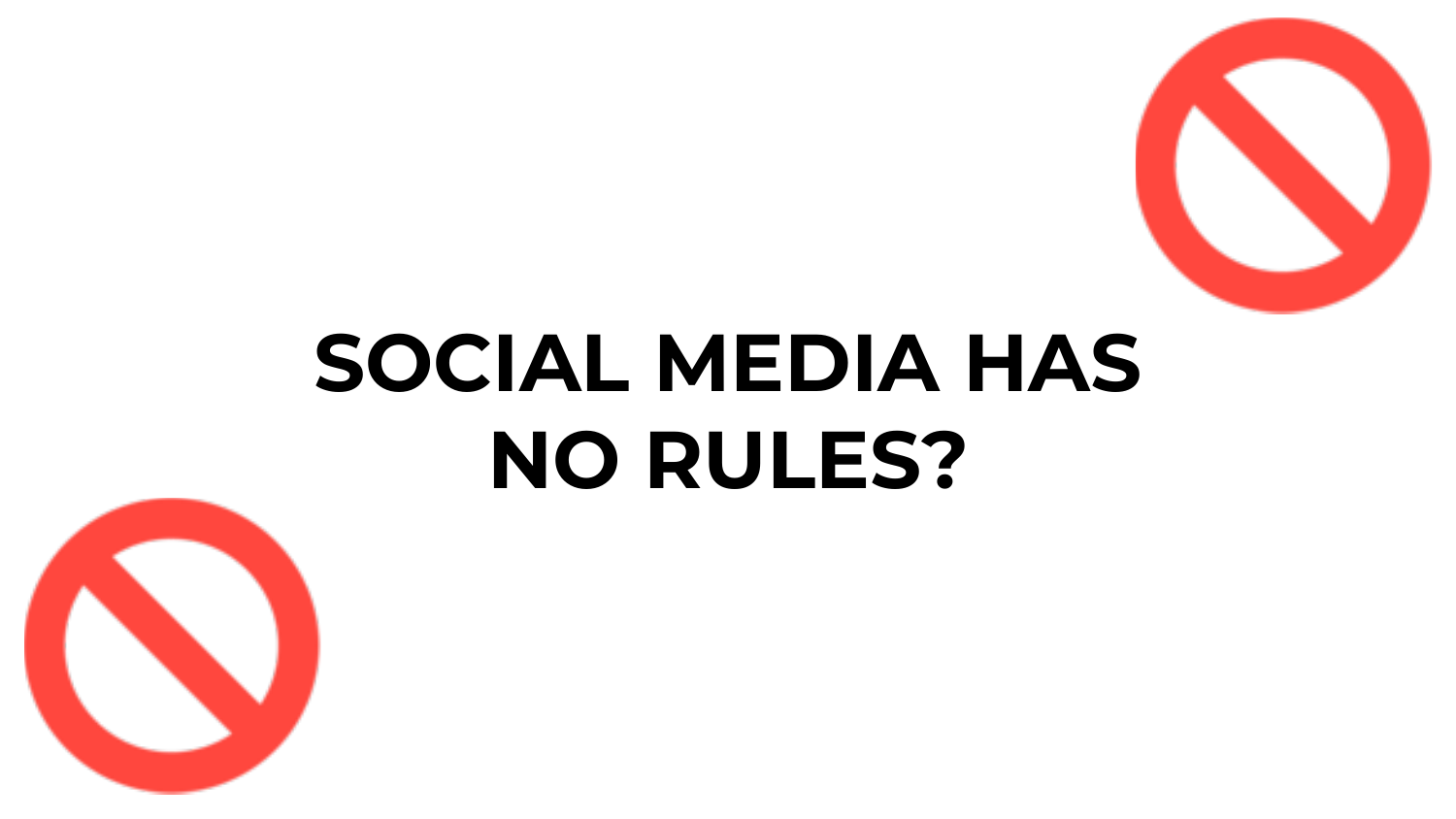# FALSE

Each platform has their own rules and policies which must be followed. Otherwise your profile could be removed.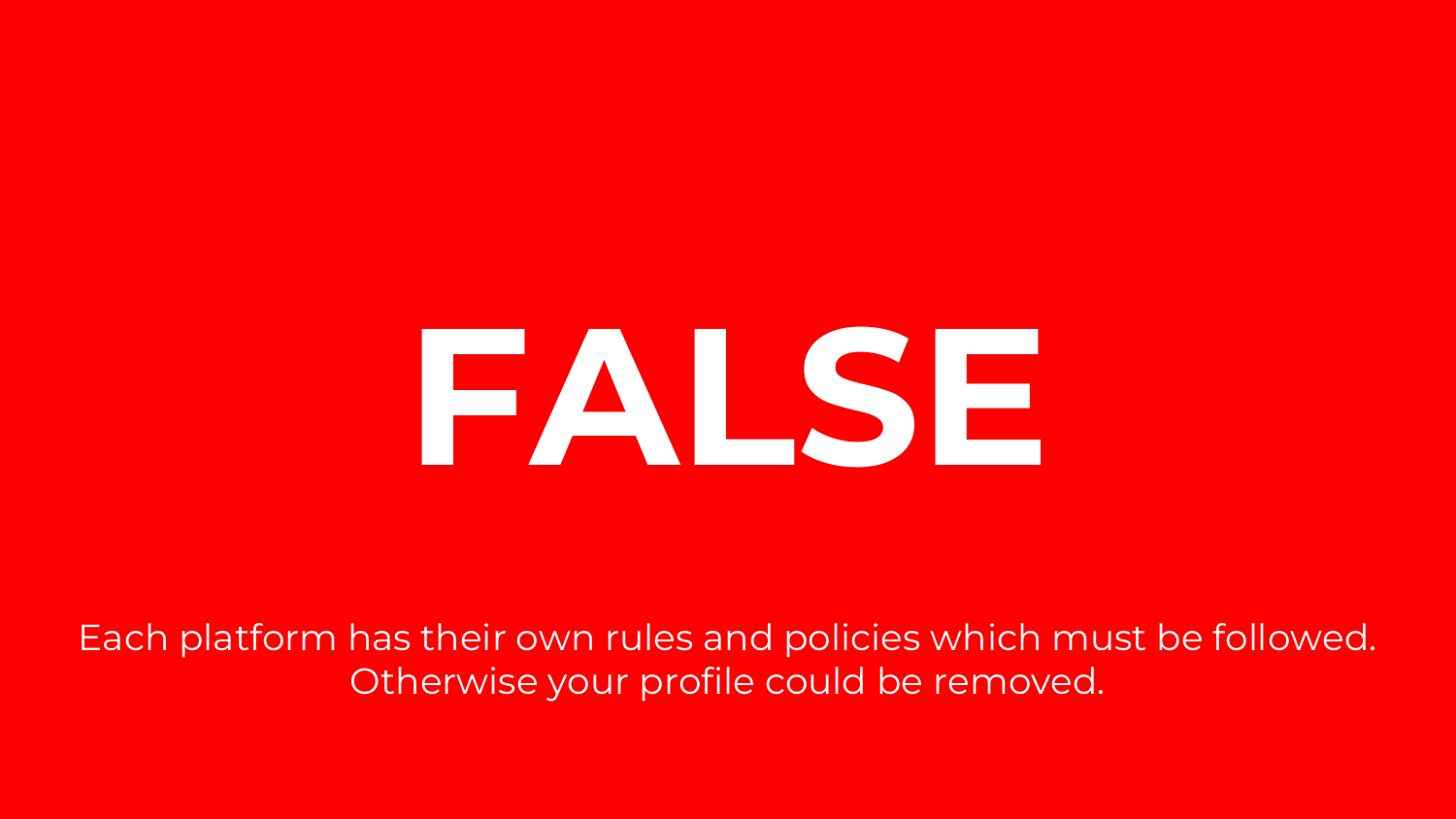### YOU CAN BUY SOCIAL MEDIA FOLLOWERS?

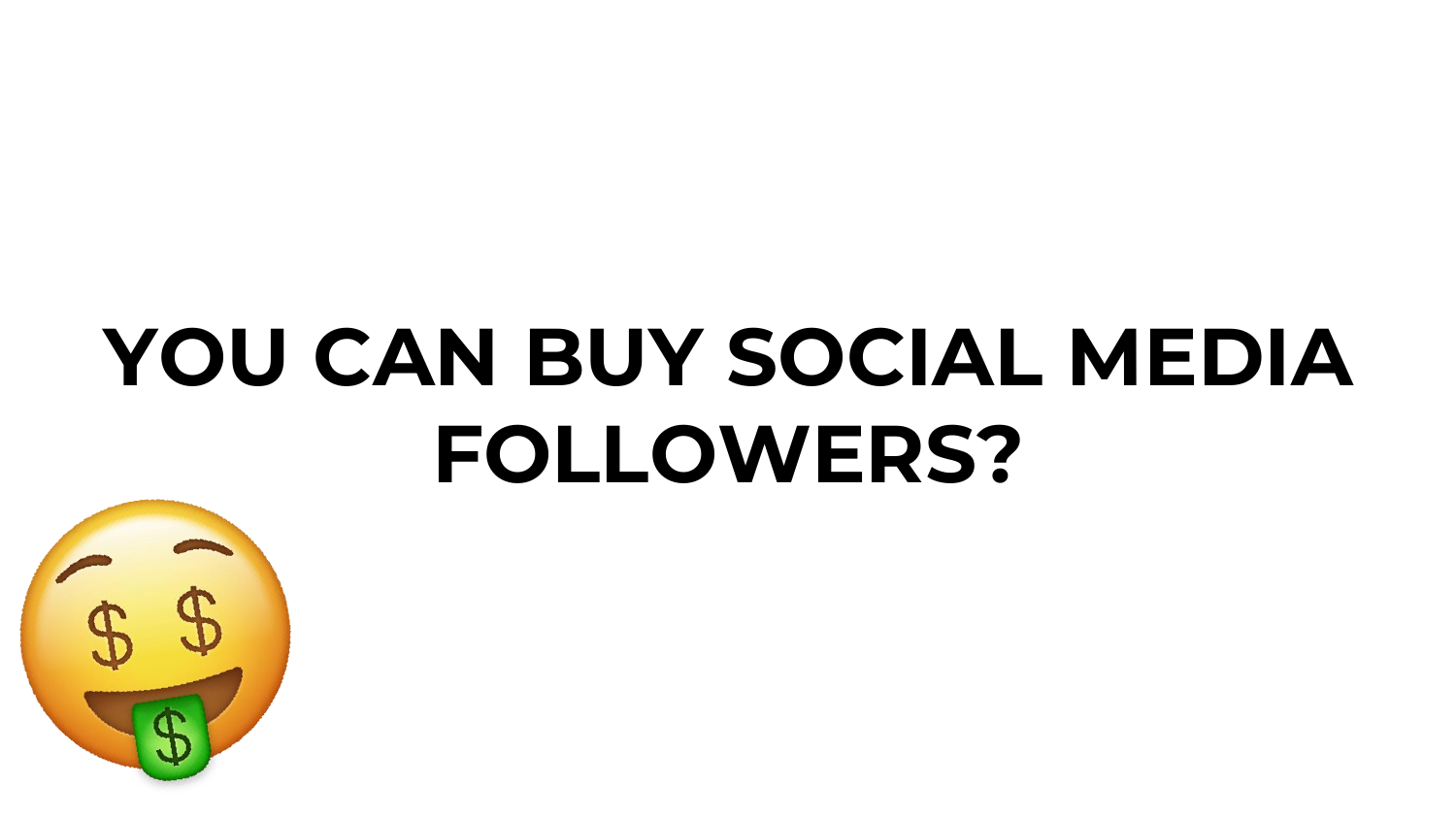## TRUE

#### You can buy followers for as little as 39p.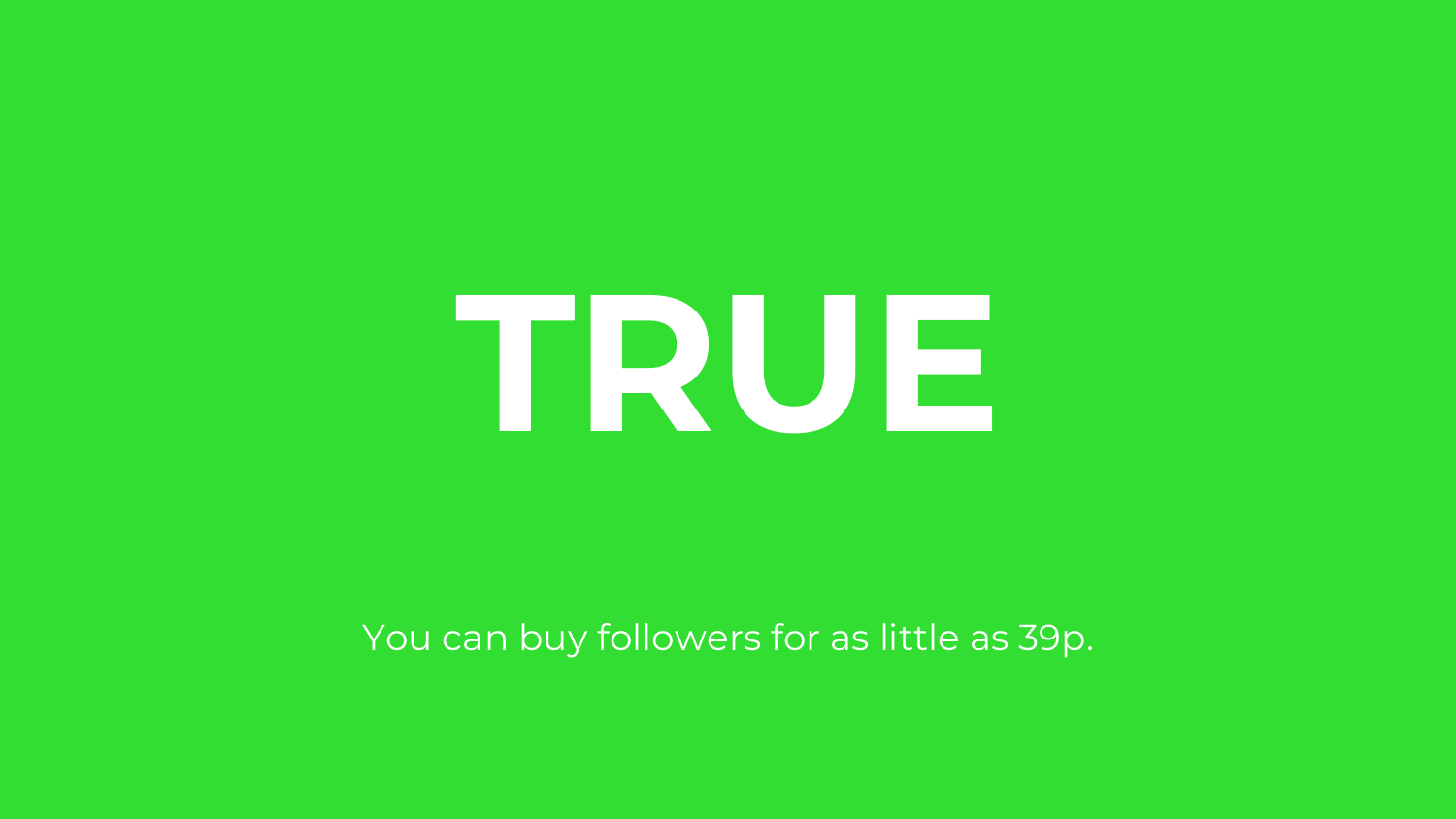### THE AVERAGE AMOUNT OF TIME SPENT ON SOCIAL MEDIA IS 3 HOURS PER DAY?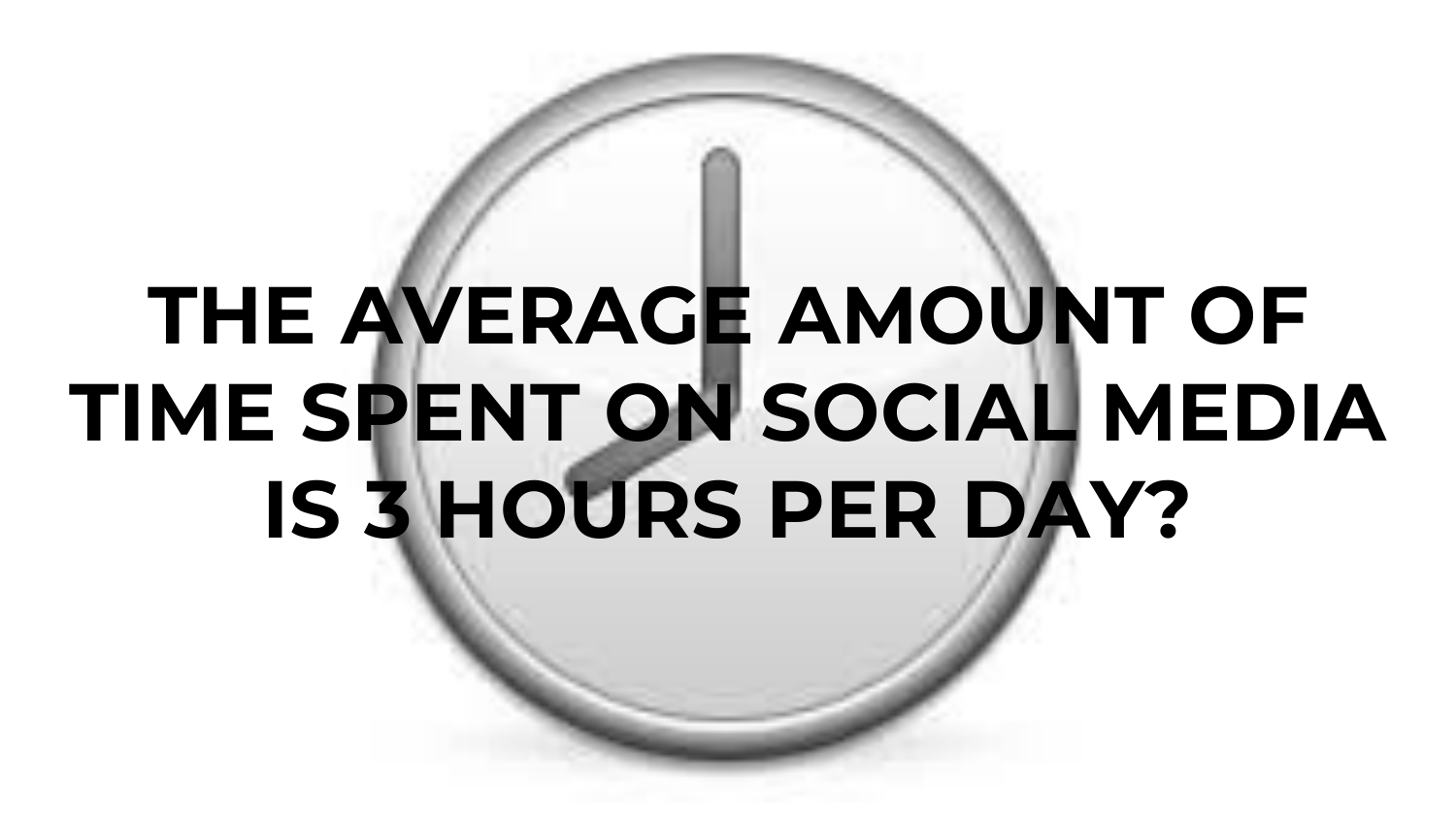# FALSE

An average user spends 2 hours and 23 minutes on social media per day.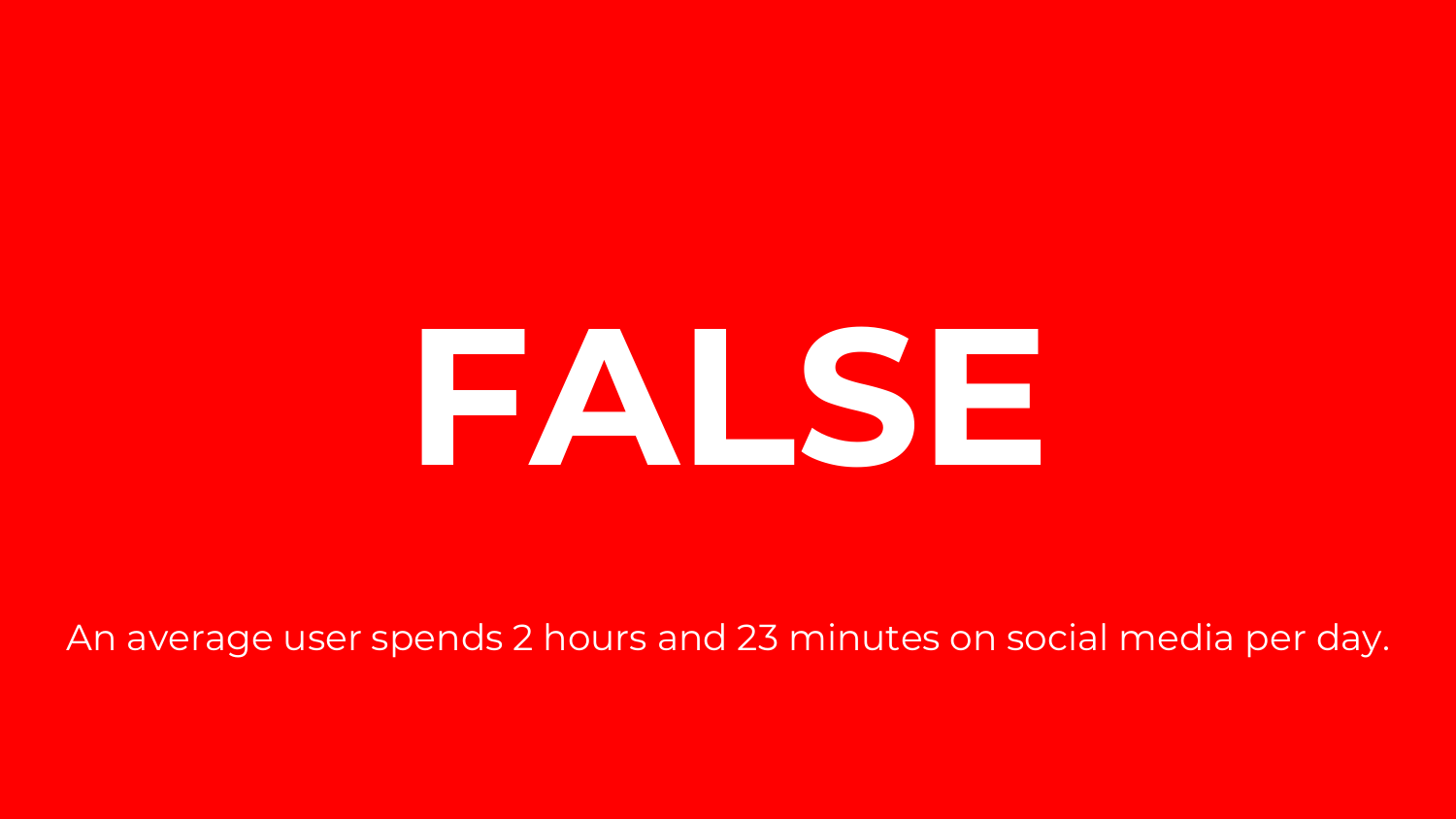### KYLIE JENNER HAS THE MOST LIKED PHOTO ON INSTAGRAM?

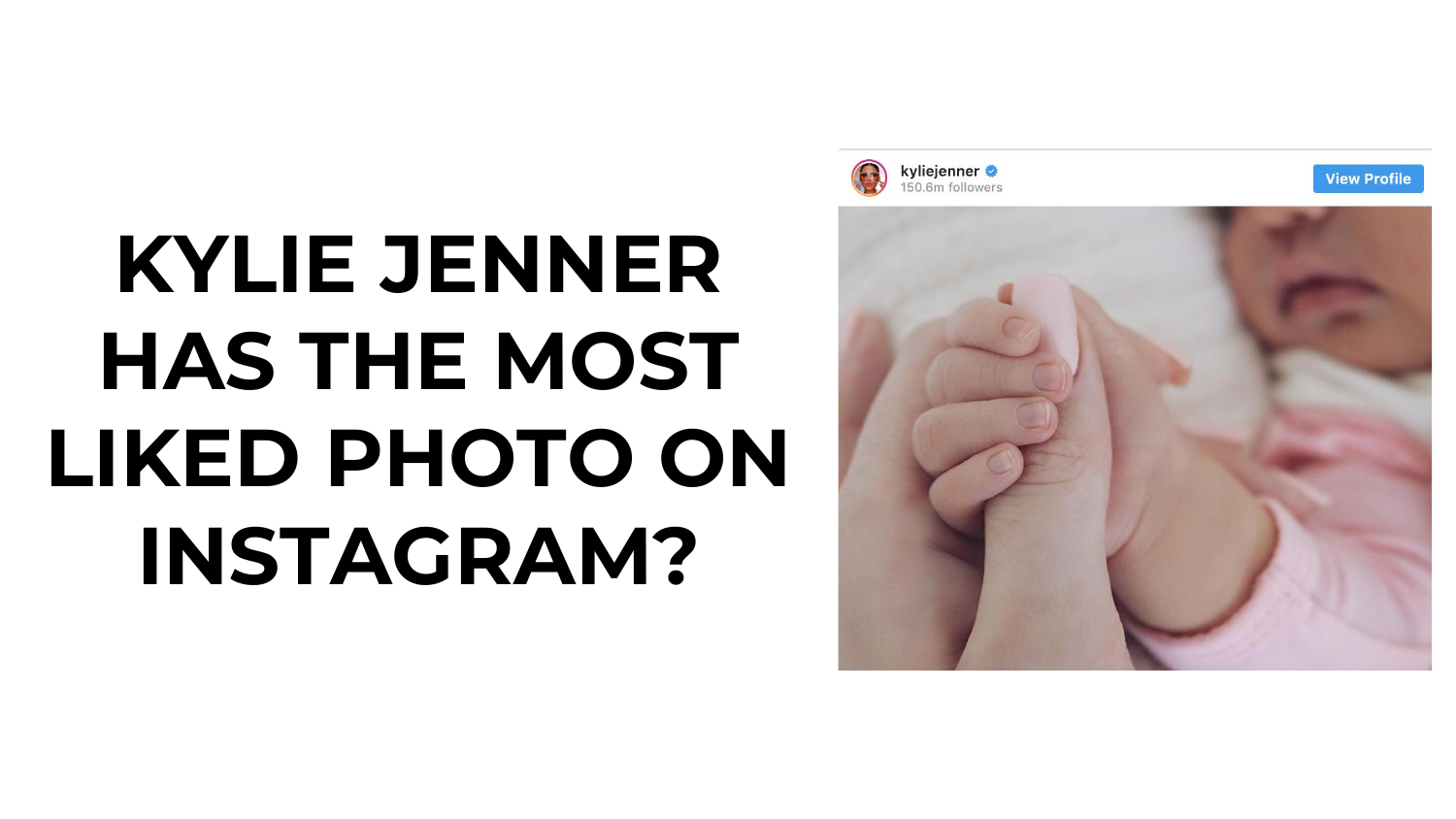## FALSE

#### The record is held by a photo of an egg!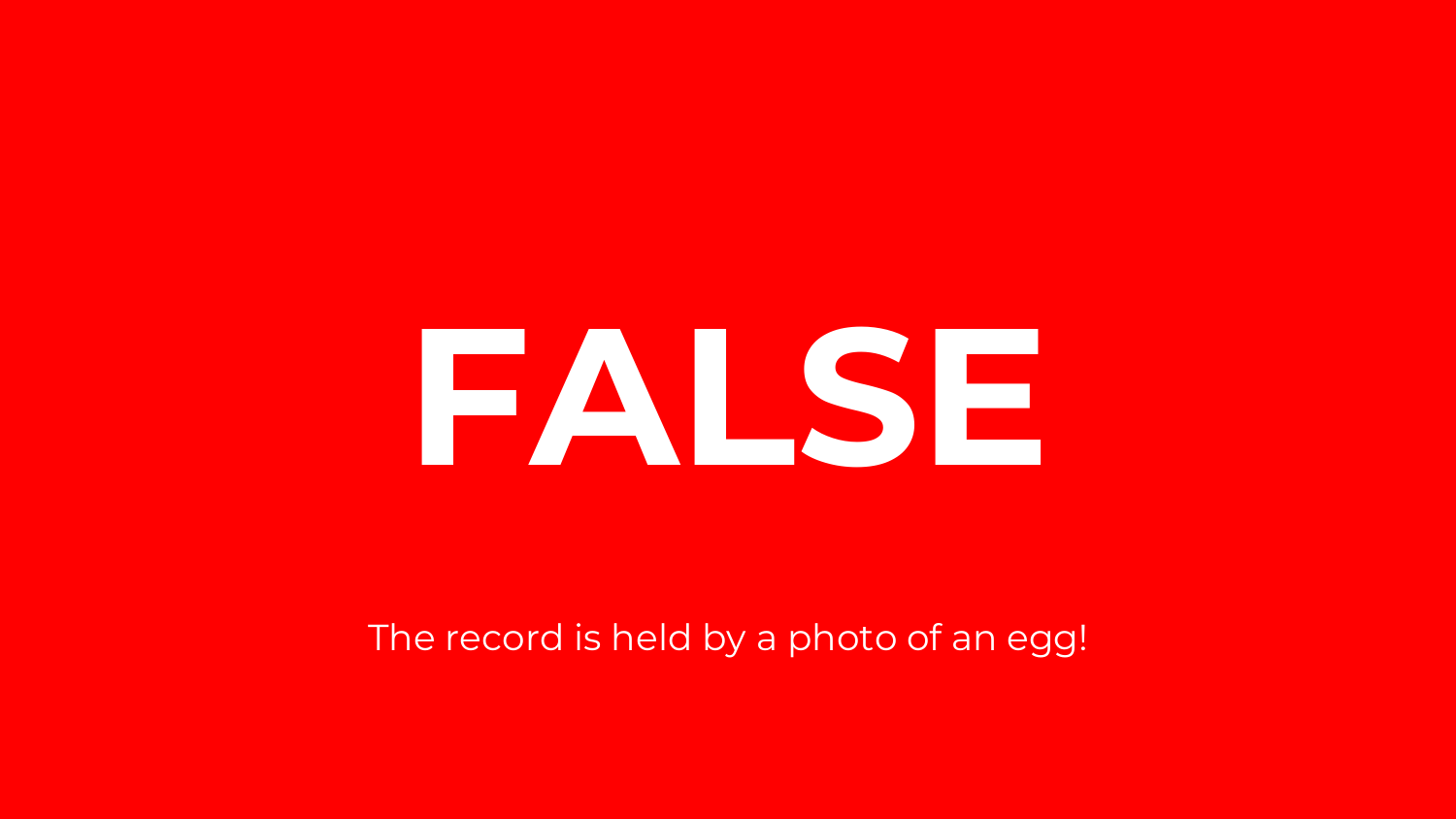

world\_record\_egg & Let's set a world record together and get the most liked post on Instagram. Beating the current world record held by Kylie Jenner (18 million)! We got this

#### #LikeTheEgg #EggSoldiers #EggGang

43w Ð brunosadbno. 1h Reply brunosadbno. 1h 1 like Reply  $\uparrow$ **Comp** Liked by weareadamrecruitment and 53,906,786 others

JANUARY 4

Add a comment...

 $\circ$ 

 $\circ$ 

 $\lambda$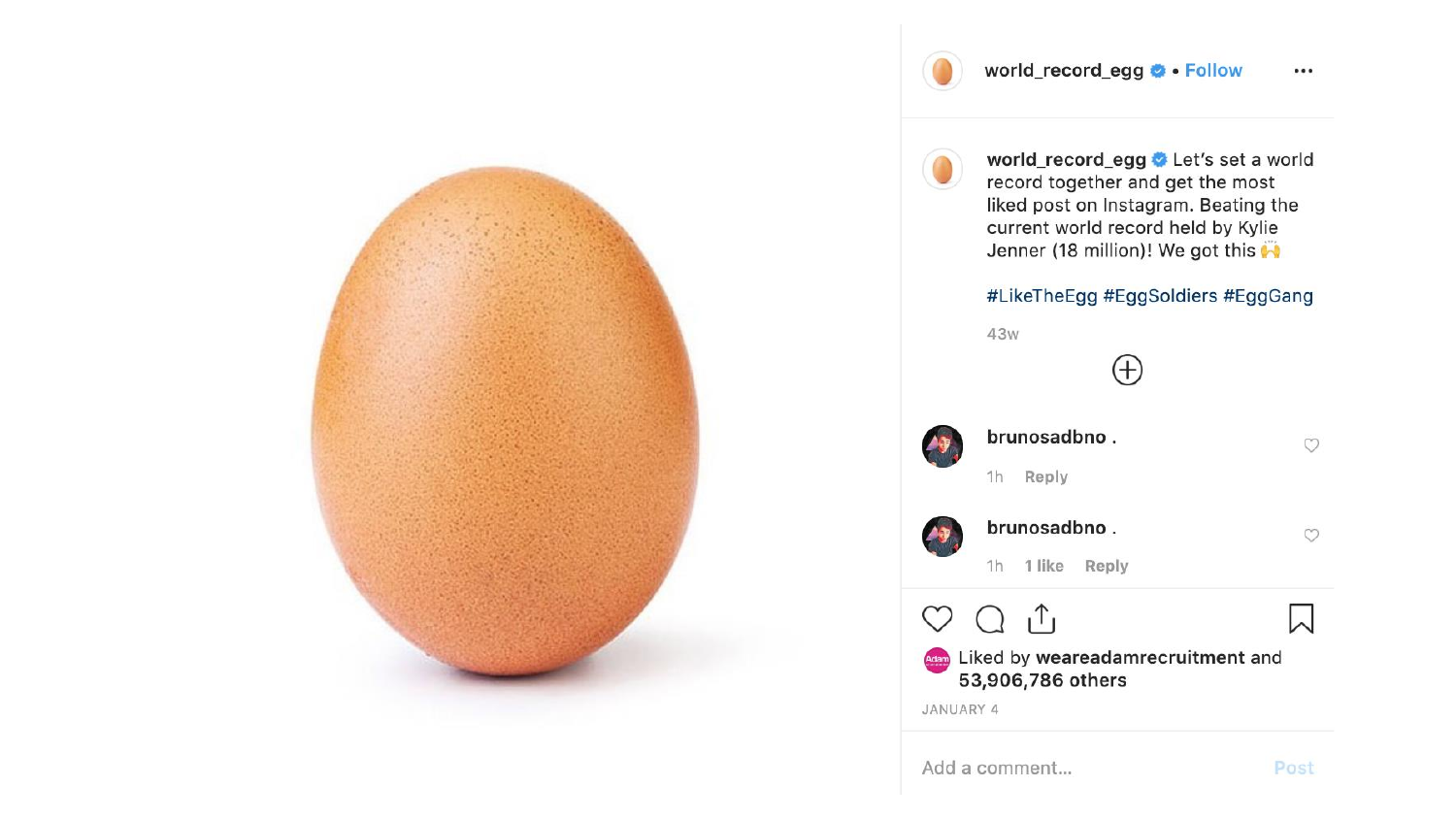

### WHEN FACEBOOK ORIGINALLY LAUNCHED YOU HAD TO BE A UNIVERSITY STUDENT TO HAVE AN ACCOUNT?

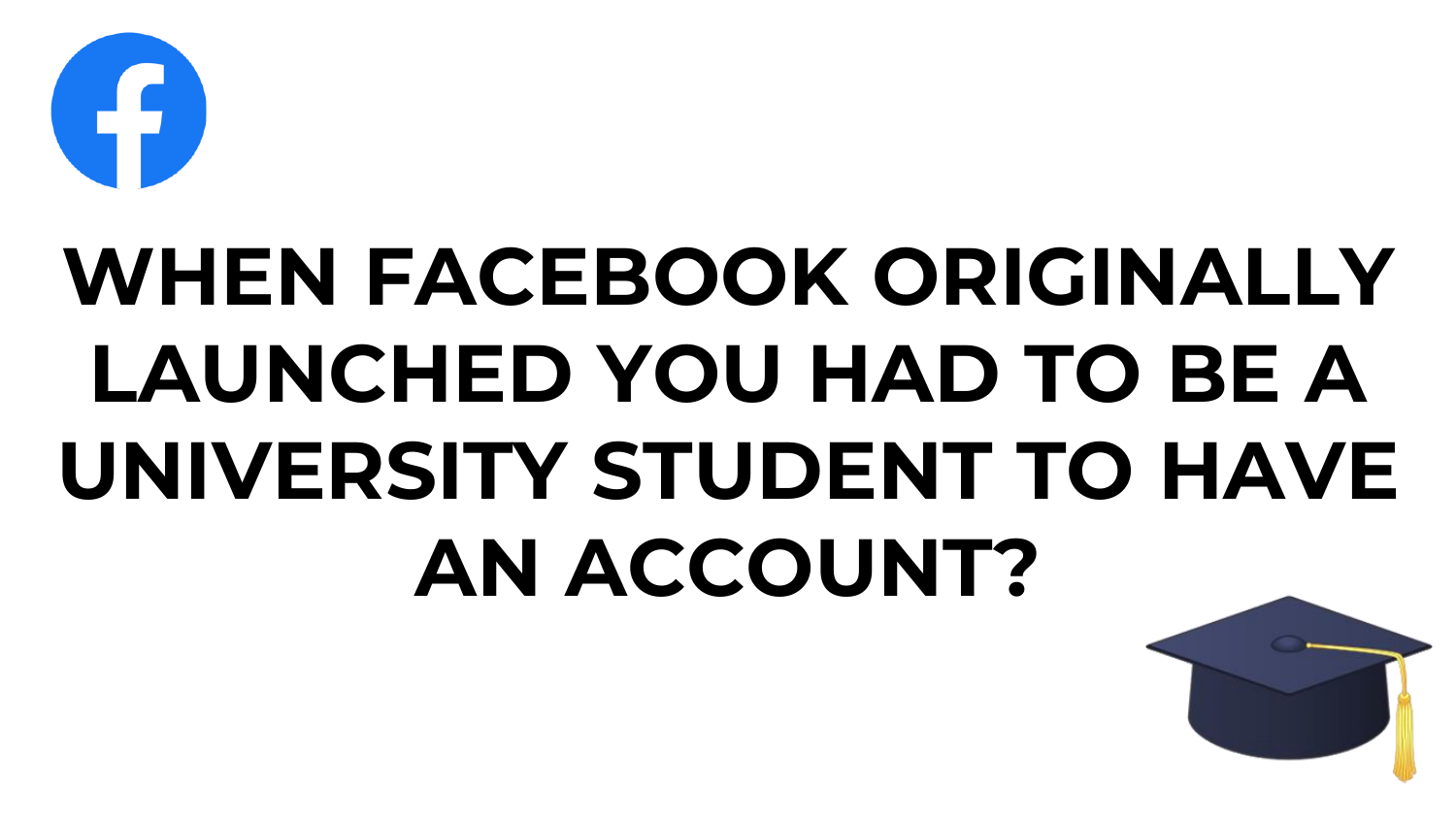## TRUE

It opened to those aged 13 and over with an email address in 2006.